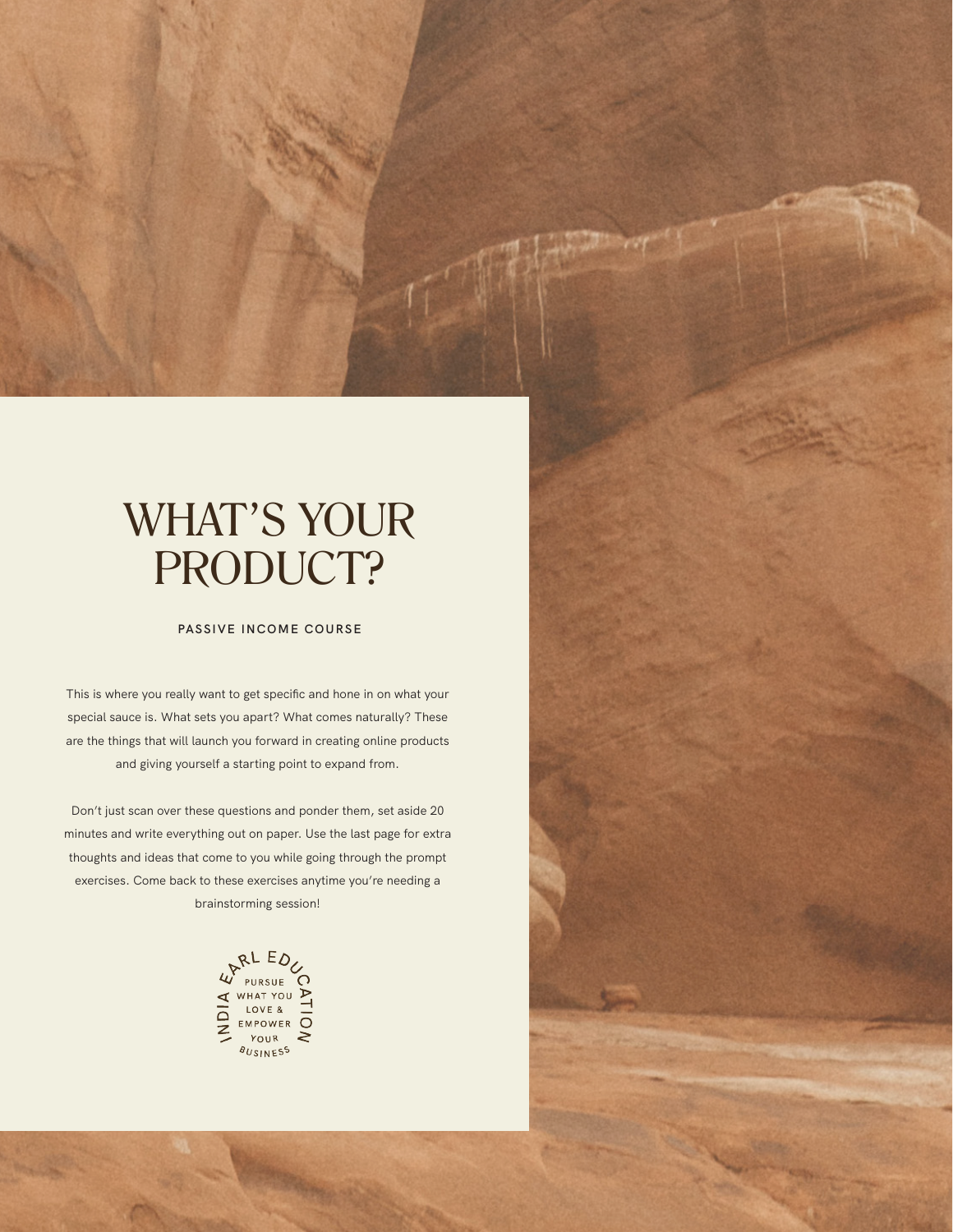## What's your product?

**PASSIVE INCOME COURSE**

What hurdles have you and your business overcome?

Where has the majority of the most important lessons you've learned come from? **EXPERIENCE, MENTORING, RESEARCH, ETC**

How have those lessons gotten you to where you are now?

Are there things that come easy to you that don't to other people? List them out. **THESE THINGS COME NATURALLY? OR IF YOU HAD TO WORK HARD TO MAKE THEM COME** 

**EASILY, WHAT DID YOU DO TO GET THERE?**